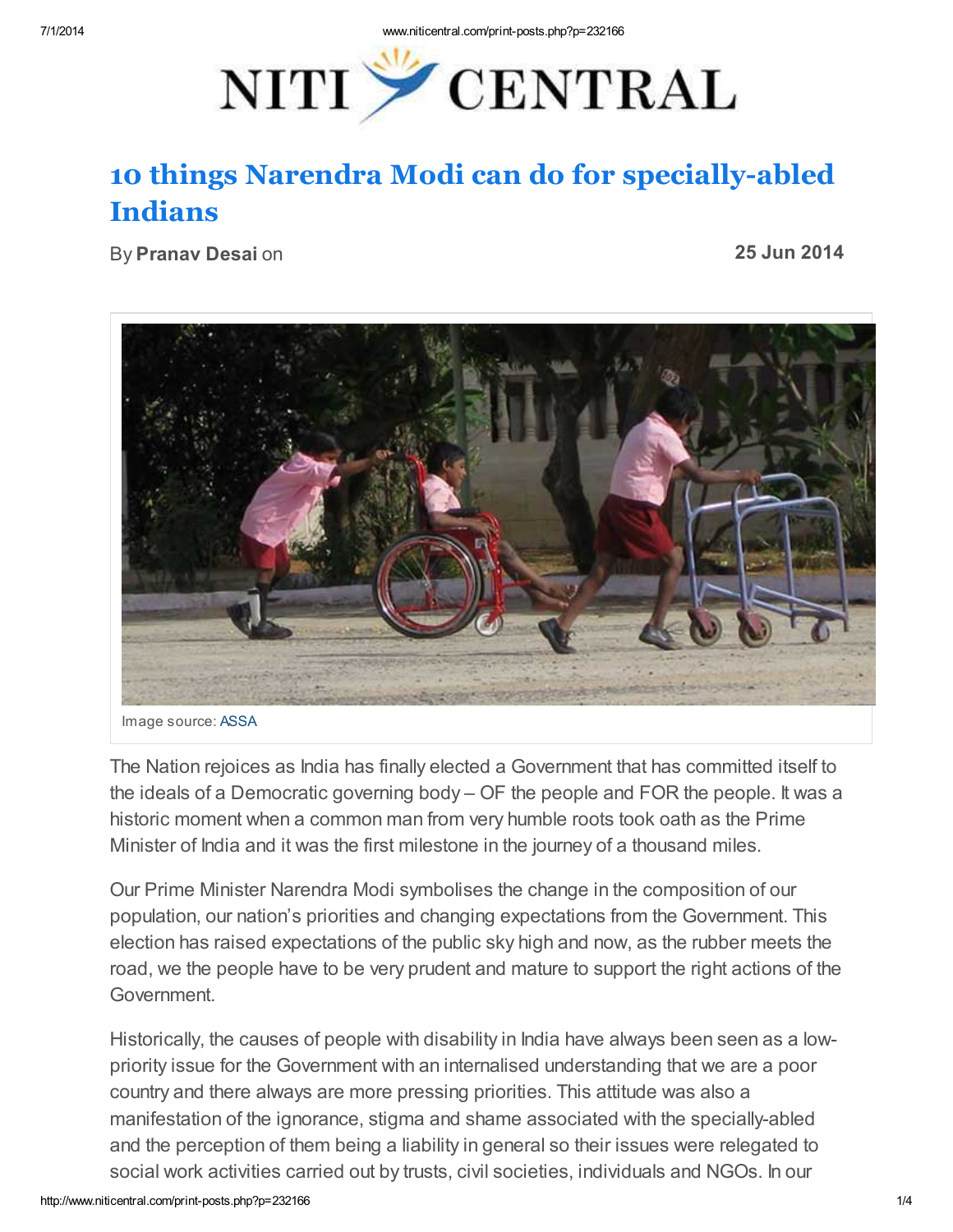country, our politics created more and more divisions in the name of SC/ST, OBC, castes, religions and regions, minority status, reservation etc. that caused deterioration of the social fabric of our nation, pitting people against people instead of people with people on the path of progress together.

In the campaign for Narendra Modi as PM, [India272.com](http://www.india272.com/) played a major role in bringing people from all over the country to come together as citizens of India with the Motto of 'SabKa Saath, SabKa Vikas', was created the Group – Empowering the Specially Abled. Disability as an issue is universal and beyond the confines of gender, religion, social status, region of the country and affects everyone. Even by a very conservative approach, when we are talking about the specially-abled population, we are talking about 7-8 crore people and they were given a voice and role to play in bringing the change.

With a visionary leader, we can now expect that challenges pertaining to the disability sector will get due attention and we will try to close the gap between the best inclusive practices around the world and the current directionlessness state in India. We believe that with the correct understanding of disability without prejudice and proper focus on empowerment and contribution to society with dignity, we can be creative and resourceful to achieve our goals optimally.

With the above as background, we would like to propose the following 10 action items to be undertaken by the Government in the next six months as the groundwork to set the ball rolling.

## 10 action items to be undertaken by the Government

1 Assess AS IS: Meeting of all State and UT Disability Commissioners in Delhi, get the history of each State's performance reports for past three years and plan for next three years.

2 Develop a comprehensive broad policy of the Government with clear 1 year/3 year/5 year goals for the empowerment of specially-abled citizens encompassing education, accessibility, employment, healthcare and equality. It should reflect our philosophy of skill development, independence, inclusive growth-led empowerment.

3 Set up full Cabinet meetings to socialise policy, promote awareness, manifesto vision and seek their inputs and commitments to execute. Set up quarterly meetings chaired by the Prime Minister.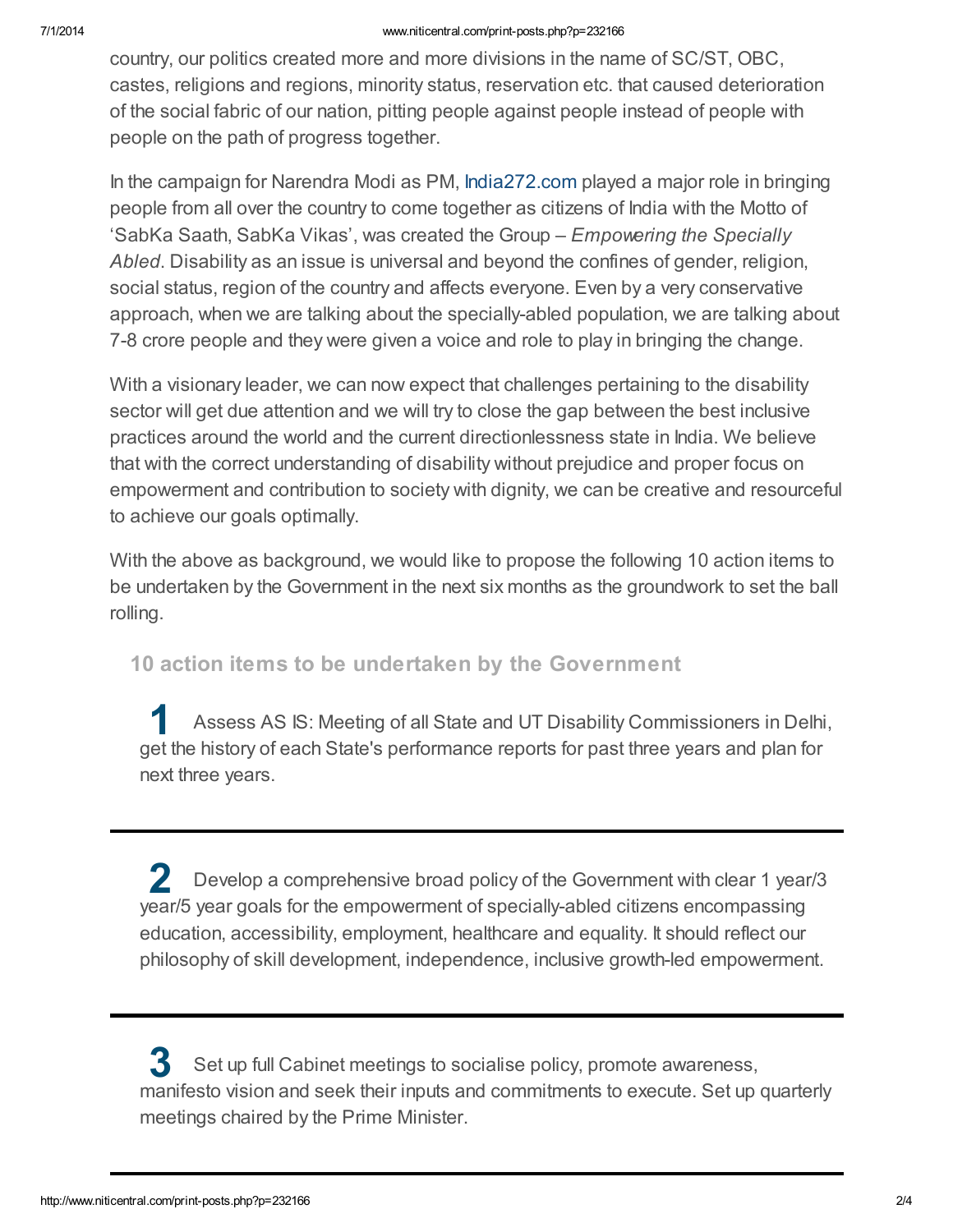4 Facilitate faster presentation and due diligence of inputs to the standing committee, where the RPWD Bill is pending. We can create focus groups on critical policy amendments by forming sub-committees to expedite the process and submit the Amendments to the standing committee.

5 Aim to pass the Bill in 180 days with Amendments and find the 'number' support to pass the Bill in Rajya Sabha too.

6 Publish a comprehensive e-learning education policy document for speciallyabled people along with skill development objectives matching local and future skill needs.

7 Develop a framework, approach and methodology for identifying each and every PwD that can become the base for connection from birth to death and coordinated life across the nation.

8 Pass an Ordinance to revive/set up a National Commission with appointment of its members as a nodal agency working with all other Ministries and States to own and implement the BJP manifesto initiatives for the specially-abled peoples of India.

9 Create and include tax incentives for individuals, families and companies in the proposed Union Budget 2014-2015. Form a committee if required to recommend the tax incentives.

10 Review and upgrade building accessibility code to match with international guidelines for Government and public buildings immediately and enforce compliance.